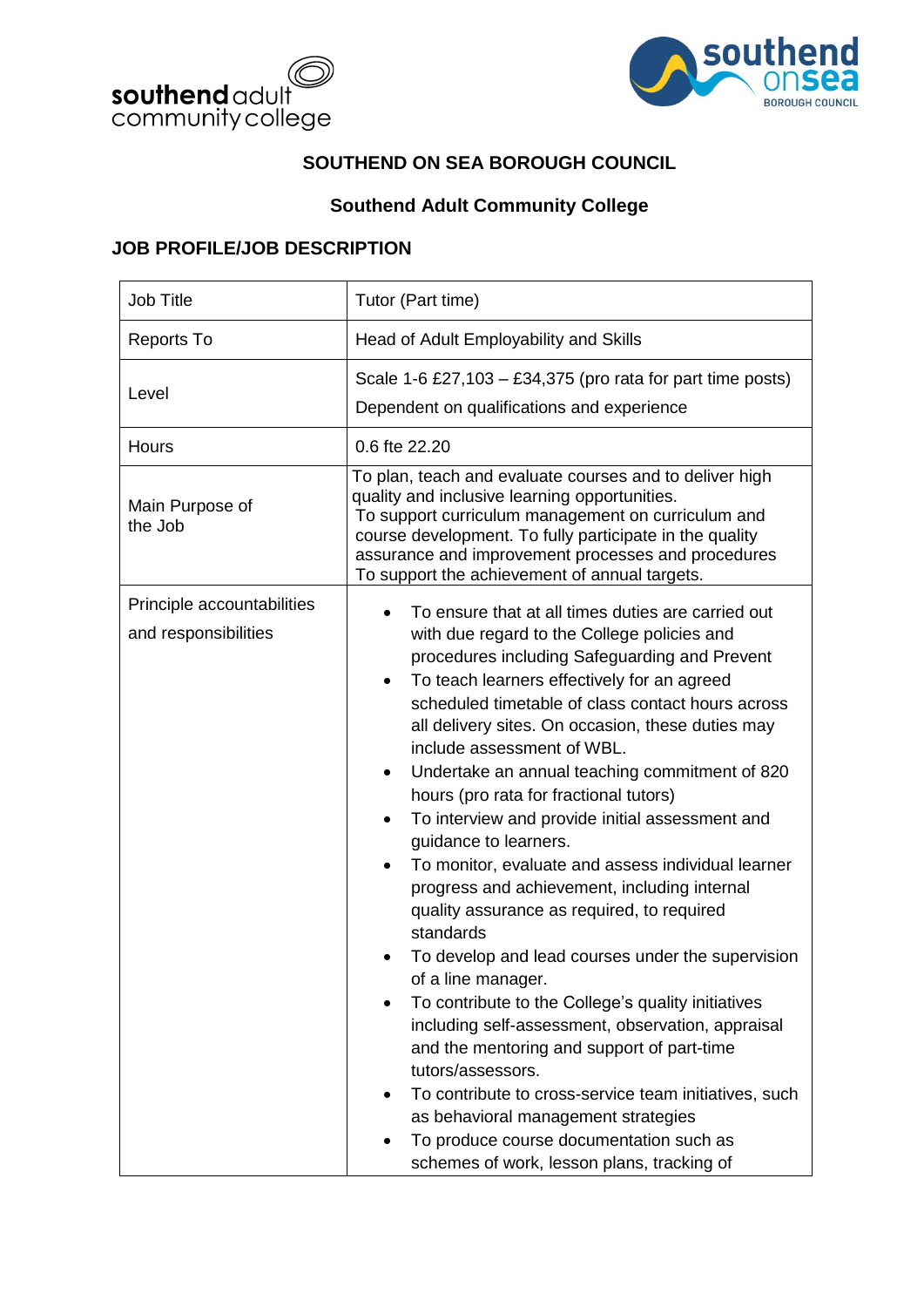



|           | individual learner progress, and participate in the<br>development of teaching materials and resources, |
|-----------|---------------------------------------------------------------------------------------------------------|
|           | including use of Information Learning Technologies.                                                     |
|           |                                                                                                         |
| $\bullet$ | To teach programmes appropriate to the needs,                                                           |
|           | aspirations and levels of competence of learners.                                                       |
|           | To prepare up to date teaching materials relevant to                                                    |
|           | the needs of learners.                                                                                  |
|           | To monitor learners' attendance and progress,                                                           |
|           | maintain records, and prepare reports and where                                                         |
|           | appropriate keep own records and contribute to an                                                       |
|           | efficient service-wide record keeping system.                                                           |
|           | To participate in course development and review.                                                        |
|           | To work or liaise with additional learning support                                                      |
|           | and other tutors and job mentors for referral                                                           |
|           | purposes as appropriate.                                                                                |
|           | To contribute to and take up staff development                                                          |
|           | opportunities.                                                                                          |
|           | To participate in curriculum development, including                                                     |
|           | integrating blended learning methodologies in order                                                     |
|           | to meet learner needs, promote achievement and                                                          |
|           | develop progression opportunities.                                                                      |
|           | To assist with related teaching tasks such as, but                                                      |
|           | not limited to, attending parent evenings, exam                                                         |
|           | invigilation, induction events, award ceremonies.                                                       |
|           | Where specific care is needed, personal care and                                                        |
|           | supervision outside of lessons.                                                                         |
|           | To assist in publicity and marketing of the college                                                     |
|           | and its services.                                                                                       |
|           | To carry out such duties as the line manager shall                                                      |
|           | from time to time require.                                                                              |
|           | Agree personal work objectives with the line                                                            |
|           | manager and to regularly review progress towards                                                        |
|           | their achievement.                                                                                      |
|           | Carry out duties with due regard to the Council's                                                       |
|           | Customer Care, Equality & Diversity, Information                                                        |
|           | Governance, Data Protection and Health and                                                              |
|           | Safety policies and procedures.                                                                         |
|           | Undertake any other duties commensurate with the                                                        |
|           | level of the post, including cross-service                                                              |
|           | responsibilities as agreed with the line manager.                                                       |
|           |                                                                                                         |
|           | <b>College wide responsibilities and behaviours:</b>                                                    |
|           |                                                                                                         |
|           | Staff have a responsibility and duty of care to<br>safeguard and promote the welfare of pupils and      |
|           | staff. Staff must be aware of the systems within the                                                    |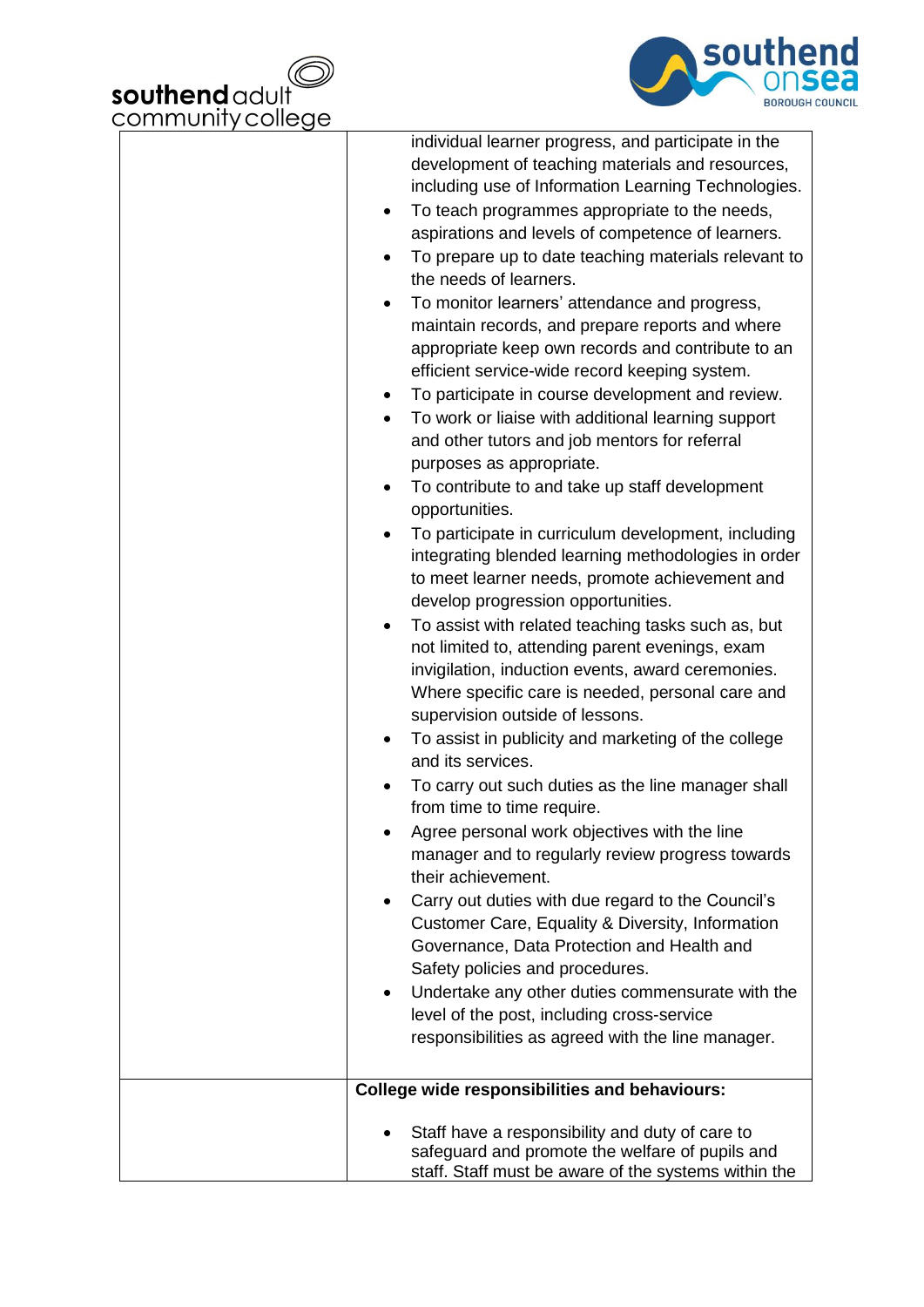



| College which support safeguarding and must act in<br>accordance with the College's Safeguarding &<br>Child Protection policy and Code of Conduct. Staff<br>will receive appropriate child protection training<br>which is regularly updated.<br>Staff are responsible for their own health and safety<br>in the workplace and that of other staff, students<br>and visitors to our sites and must adhere to policies<br>and procedures<br>Staff are required to consider sustainability of<br>resources and the potential impact on the<br>environment, in the workplace.<br>Staff wellbeing is promoted in the workplace,<br>creating an environment of positive mental health<br>awareness and caring for others as part of our duty<br>of care.<br>Staff have a responsibility and duty of care to<br>ensure we promote a culture of inclusion. Staff<br>should be aware of Equal Opportunities good<br>practice and adhere to the Council and College<br>requirements for Diversity; to implement this in all<br>aspects of working practice and promote it in the<br>team and workplace.<br>This role requires DBS clearance, appropriate to<br>the function.<br>This job description does not form part of your<br>Contract of Employment.<br>Evening and occasional weekend working will be required |
|--------------------------------------------------------------------------------------------------------------------------------------------------------------------------------------------------------------------------------------------------------------------------------------------------------------------------------------------------------------------------------------------------------------------------------------------------------------------------------------------------------------------------------------------------------------------------------------------------------------------------------------------------------------------------------------------------------------------------------------------------------------------------------------------------------------------------------------------------------------------------------------------------------------------------------------------------------------------------------------------------------------------------------------------------------------------------------------------------------------------------------------------------------------------------------------------------------------------------------------------------------------------------------------------------------------|
|                                                                                                                                                                                                                                                                                                                                                                                                                                                                                                                                                                                                                                                                                                                                                                                                                                                                                                                                                                                                                                                                                                                                                                                                                                                                                                              |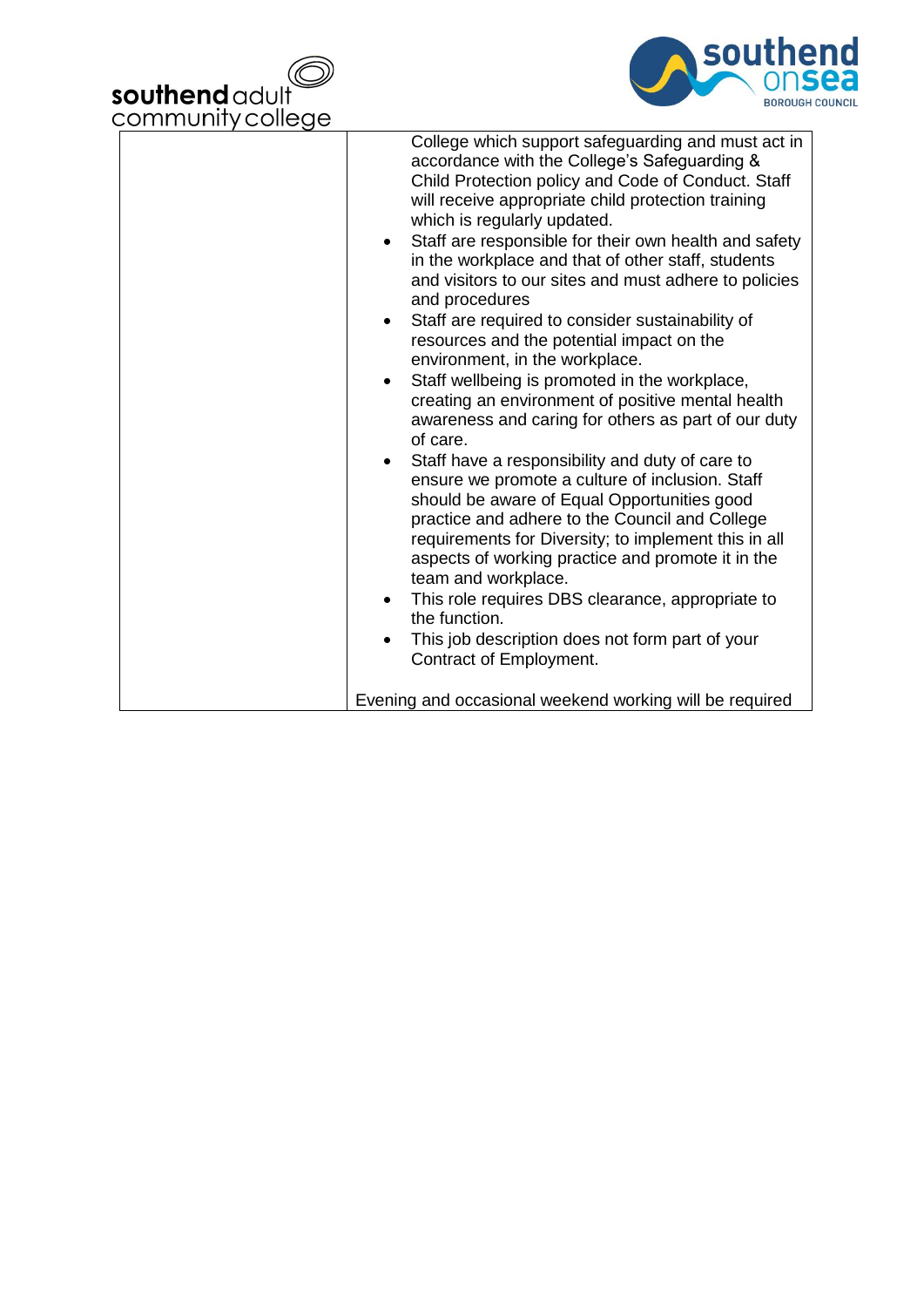



|                                                                                                                                                                                                                                                                     | <b>METHOD OF ASSESSMENT √</b> |              |             |
|---------------------------------------------------------------------------------------------------------------------------------------------------------------------------------------------------------------------------------------------------------------------|-------------------------------|--------------|-------------|
|                                                                                                                                                                                                                                                                     | Application<br>Form           | Interview    | <b>Test</b> |
| <b>EDUCATION &amp; PROFESSIONAL QUALIFICATIONS</b>                                                                                                                                                                                                                  |                               |              |             |
| A degree or equivalent experience                                                                                                                                                                                                                                   | $\checkmark$                  |              |             |
| A teaching qualification relevant for working in FE or<br>Adult and Community Learning or commitment to gain<br>one within two years                                                                                                                                | $\overline{\checkmark}$       |              |             |
| Level 2 Maths and English, minimum GSCE grade C<br>or equivalent (or commitment to gain one within 2<br>years).                                                                                                                                                     | $\checkmark$                  |              |             |
| <b>EXPERIENCE</b>                                                                                                                                                                                                                                                   |                               |              |             |
| Recent experience of teaching adults and/or young<br>people                                                                                                                                                                                                         | $\checkmark$                  | ✓            |             |
| In-depth and practical knowledge of a subject                                                                                                                                                                                                                       | ✓                             | ✓            |             |
| Experience of embedding maths, English and<br>employability into teaching                                                                                                                                                                                           | ✓                             | ✓            |             |
| <b>SKILLS &amp; ABILITIES</b>                                                                                                                                                                                                                                       |                               |              |             |
| Ability to plan and deliver inspirational<br>teaching/training and learning sessions appropriate to<br>adults and young people from a variety of cultural and<br>educational backgrounds using a variety of teaching<br>methods currently considered good practice. | $\checkmark$                  | ✓            |             |
| Ability to develop effective teaching materials of a<br>high standard and appropriate to the needs of<br>learners.                                                                                                                                                  | $\checkmark$                  | ✓            |             |
| Ability to evaluate and track learner progress.                                                                                                                                                                                                                     | $\checkmark$                  | $\checkmark$ |             |
| Ability to assess learner work for accreditation if<br>appropriate for the course.                                                                                                                                                                                  | ✓                             | ✓            |             |
| Ability to use ICT and e-learning in teaching, course<br>planning and administration.                                                                                                                                                                               | ✓                             | ✓            |             |
| Ability to model teaching practice, mentor and support<br>other teachers to improve their teaching practice and<br>contribute towards a CPD programme.                                                                                                              | $\checkmark$                  | $\checkmark$ |             |